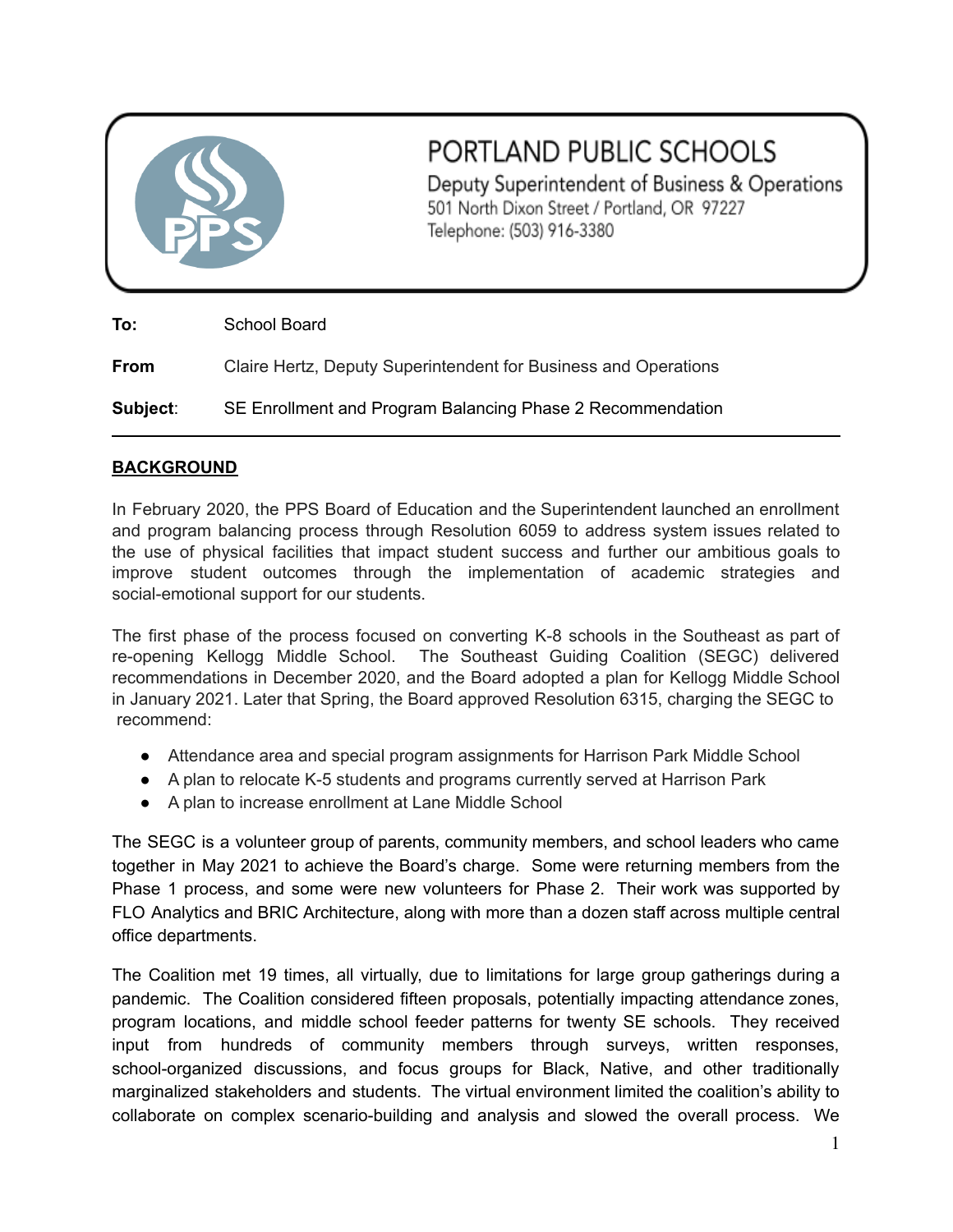commend them for their dedication, resiliency, and commitment to racial equity and children.

The result of their work was a [recommendation](https://drive.google.com/file/d/1Q3149xpjD8-iIDXYrqZQljVCSKj9-1_V/view) that received the most votes but not consensus support from the coalition. Many coalition members were concerned that middle school enrollment would not be well balanced. Additionally, a racial equity issue was called out because the process did not include our more affluent, less diverse, inner SE schools and put the burden of balancing enrollment on our outer SE schools with higher numbers of Black, Native, and students of color.

In the initial charge from the School Board, staff was asked to limit the number of schools and families impacted by the process in response to community concerns raised about making changes during a pandemic. Staff only included schools geographically proximate to Lane Middle School and the future Harrison Park Middle School, which were the focus of the SE Enrollment and Program Balancing charge.

While we acknowledge these concerns, we also see strengths in the plan, particularly for students of color and other historically marginalized groups:

- Harrison Park K-5 students will remain together, including their neighborhood Chinese Immersion program, and move to the closest possible building, maintaining walkability and school continuity, as requested by this diverse community.
- Harrison Park Middle School will welcome new students from Atkinson and Vestal neighborhoods and become the regional home for the Chinese immersion middle school program centered in the Jade District of Portland. Enrollment is expected to exceed the target, and further growth could occur due to increased interest in new CTE programs included in the renovations to the facility to be completed in Summer 2022 and 2023.
- Lane Middle School will add approximately 150 new students through boundary changes with nearby schools, which will improve resources for providing an array of elective and support programs for all students.
- Two of three K-5 Spanish Immersion programs in the region will combine to form a whole-school program at Lent, which will provide more opportunities for students to work with bi-lingual staff, greater opportunities for professional development, and educator collaboration, and more stable student cohorts. Lent neighborhood students will have guaranteed access to the program in the future, expanding bilingual learning in a historically underserved area of the district. Current Lent students who are not in Spanish Immersion will have the opportunity to go to Marysville, where they will be part of a 2-3 strand neighborhood program instead of a small single strand at Lent.
- Three of the smallest neighborhood schools which serve large populations of Black and Native students, Vestal, Woodmere, and Whitman, will see enrollment increases to help ensure greater program opportunities.
- Kellogg Middle School, which just opened this year, would also see changes from the proposal. The blocks closest to Kellogg would now be part of its attendance area, and the Spanish Immersion program at Mt. Tabor MS would relocate to Kellogg, consolidating all Spanish Immersion in the region at a single middle school. Kellogg will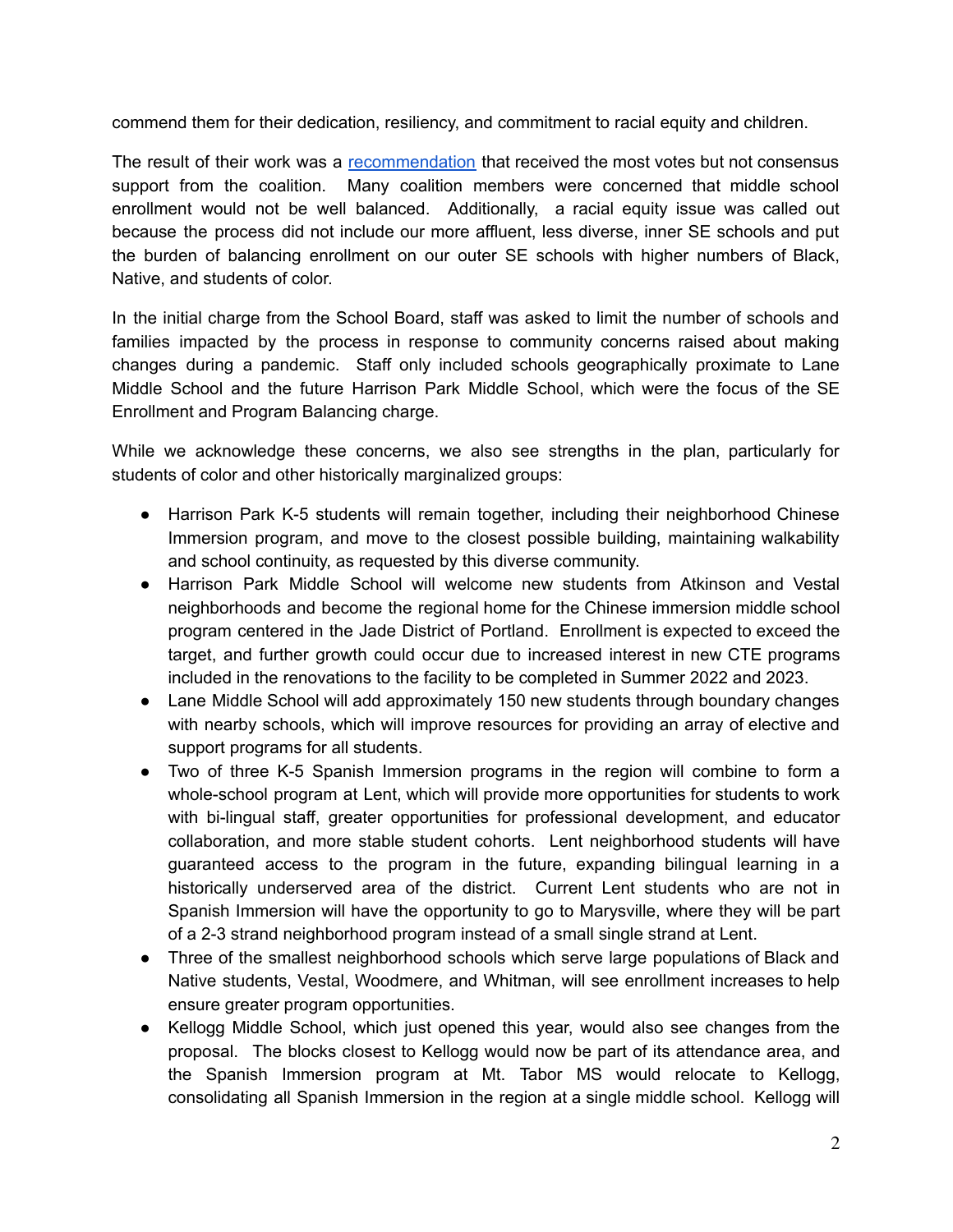become the largest middle school in the region, serving a student population with 30% direct certification, 6% Black and Native students, 12% English language learners, and 55% students of color.

These changes are recommended to begin in Fall 2023. To allow as much student stability as possible, boundary changes would start with incoming kindergartners at elementary schools and 6th graders at middle schools, allowing current students to remain until the highest grades of their current schools. However, changes for language immersion programs, Creative Science, and Harrison Park neighborhood students will occur all at once. An option to defer moves for Lent non-DLI students moving to Marysville will be considered after bringing together school communities to prepare for the changes and considering the available facility capacity at Lent.

# **RELATED POLICIES/BEST PRACTICES**

4.10.045-P, Student Assignment to Neighborhood Schools 4.10.051-P, Student Enrollment and Transfers

#### **ANALYSIS OF SITUATION**

The PPS Board of Education initiated reconfiguration of neighborhood K-8 programs back to K-5 and middle school structures in 2016. Kellogg MS was rebuilt through a voter-funded bond effort and opened eight months ago, becoming the fourth middle school to reopen in five years. Harrison Park is the last neighborhood K-8 school in Southeast, but there are seven others in N, NE, and NW Portland that will be addressed in future phases of enrollment and program balancing.

In addition to reconfiguring K-8 schools, the Board directed additional outcomes when it launched district-wide enrollment and program balancing in 2019, including reducing the number of single-strand neighborhood and Dual Language Immersion (DLI) programs, strengthening enrollment at small elementary and middle schools to support robust programming, addressing split elementary-to-middle and middle-to-high school feeder patterns, reducing overcrowding, and limiting the use of modular classrooms where possible.

As the SEGC 21-22 [baseline](https://docs.google.com/spreadsheets/d/1Zc0TVBx5NnLEezWbH9jof7LOIBJADzDt/edit?usp=sharing&ouid=115246596219243476626&rtpof=true&sd=true) data shows, numerous Southeast schools experience enrollment challenges that impact their ability to offer a broad range of electives and support programs, while others have such large populations there is limited space for specialists to work with students and common areas are crowded. The Racial Equity Impact [Measures](https://drive.google.com/file/d/1vRr-Bj-KuILx7mFSqJHnCQ3rxO76Nkwu/view?usp=sharing) (REIM) provide a visual overview of the current state and proposed changes for several key enrollment metrics, disaggregated for Black and Indigenous, English Learning, and Low-Income students. A summary of changes for each impacted school can be found [here.](https://drive.google.com/file/d/1t-KMrb7pfD0ZMFk_0U9c2l8dh7-EqG06/view?usp=sharing)

# *Special Program Placements*

Special program placements played an important role in SEGC Phase 2, particularly Spanish DLI, Chinese DLI, and the Creative Science School, which enroll collectively 1,555 students in grades K-8 across nine SE schools. Students enter primarily through the annual lottery, and most programs serve students from multiple neighborhoods and regions (current Harrison Park neighborhood-only Chinese DLI is an exception).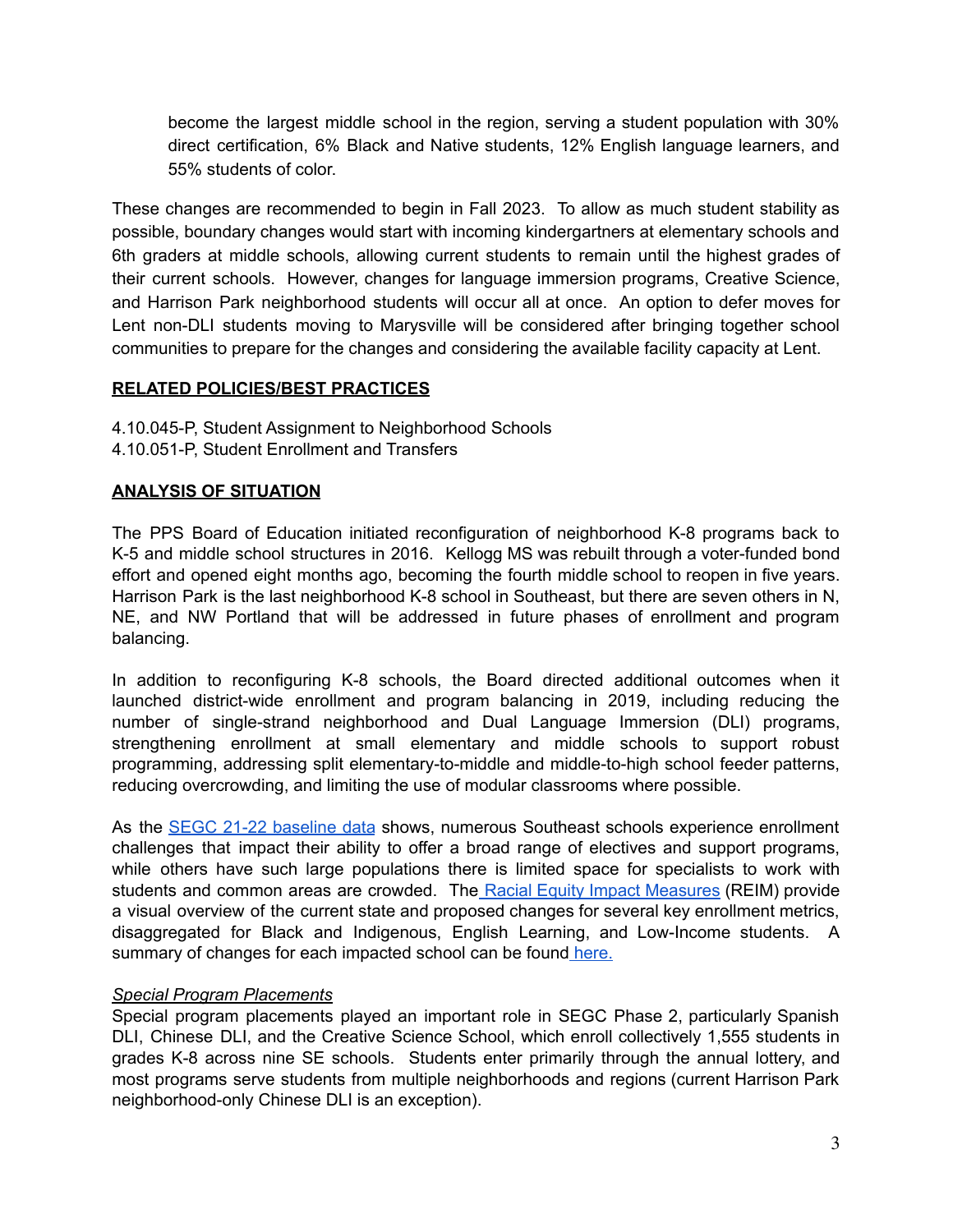As part of the Board's charge, PPS staff were asked to provide guidance on preferred locations and configurations of dual language immersion programs, special education services, focus option programs, and pre-K services. PPS instructional leaders encouraged SEGC to consider proposals that consolidated K-5 Spanish and Chinese DLI programs into whole-DLI schools instead of co-locating with neighborhood or English-scholar programs. This was supported by [analysis](https://docs.google.com/presentation/d/1bezrHk7UkPsXlsV-r-ezcQCdUV62sRvI/edit?usp=sharing&ouid=115246596219243476626&rtpof=true&sd=true) from our Research, Assessment, and Accountability office, showing that, within co-located schools, Direct Certification rates are consistently higher for neighborhood strands and lower for the DLI strands. This can lead to disparities in needs vs. resources when funding is allocated at a school level. Additionally, when controlling for Direct Certification rates, we consistently see lower performance on SBAC testing for students in the neighborhood strand at co-located programs than students in schools with co-located programs (except in our highest SES schools). Spanish and Chinese Limited English Proficient students in immersion programs perform higher on English & Language Arts SBAC tests than their peers in later grades.

While the whole-DLI proposals received some support, many communities and SEGC members raised concerns about segregating students of color to more distant schools and described the strengths of co-located programs. SEGC was open to considering co-location and whole-school DLI proposals for elementary schools. They established a shared goal of consolidating DLI middle school programs, so that all elementary feeder strands in the same language would come together on a single campus and that no campus would have more than one immersion program.

As a result, the SEGC recommendation consolidates two of three elementary Spanish DLI K-5 programs at Lent Elementary School, leaving one program co-located at Atkinson. The Mt. Tabor and Kellogg Middle School Spanish DLI programs will come together at Kellogg Middle School. Chinese DLI K-5 programs will remain co-located at Woodstock and Clark when it becomes the K-5 location for Harrison Park students. The Hosford and Harrison Park Middle School Chinese DLI programs will come together at Harrison Park MS. These program consolidations will result in more robust and efficient staffing and professional development, positively affecting instruction and student outcomes, particularly for native speakers of the DLI language.

The recommended DLI program placements received more SEGC votes than an alternative model. Some members were concerned that Kellogg Middle School enrollment would remain much larger than Harrison Park's. Students who live closer to Kellogg would have to travel further to attend neighborhood schools. Kellogg would be a more central location for Chinese DLI students. Given that the recommendation will result in significant relocations for Bridger Spanish DLI and Lent neighborhood students, it is also important to note that representatives from those communities support Spanish DLI and Lent neighborhood remaining at Kellogg Middle School.

The SEGC requested and received an extra month to meet and develop alternatives to address these concerns. Despite these efforts, the new proposals did not achieve greater support.

The Creative Science School (CSS) focus option moved from Bridger into the Clark building in 2007 when Clark consolidated with Binnsmead Middle School and became Harrison Park K-8. Early in Phase 2, the SEGC arrived at consensus to bring Harrison Park neighborhood K-5 students back to Clark, leading to several options for CSS to relocate to other schools in the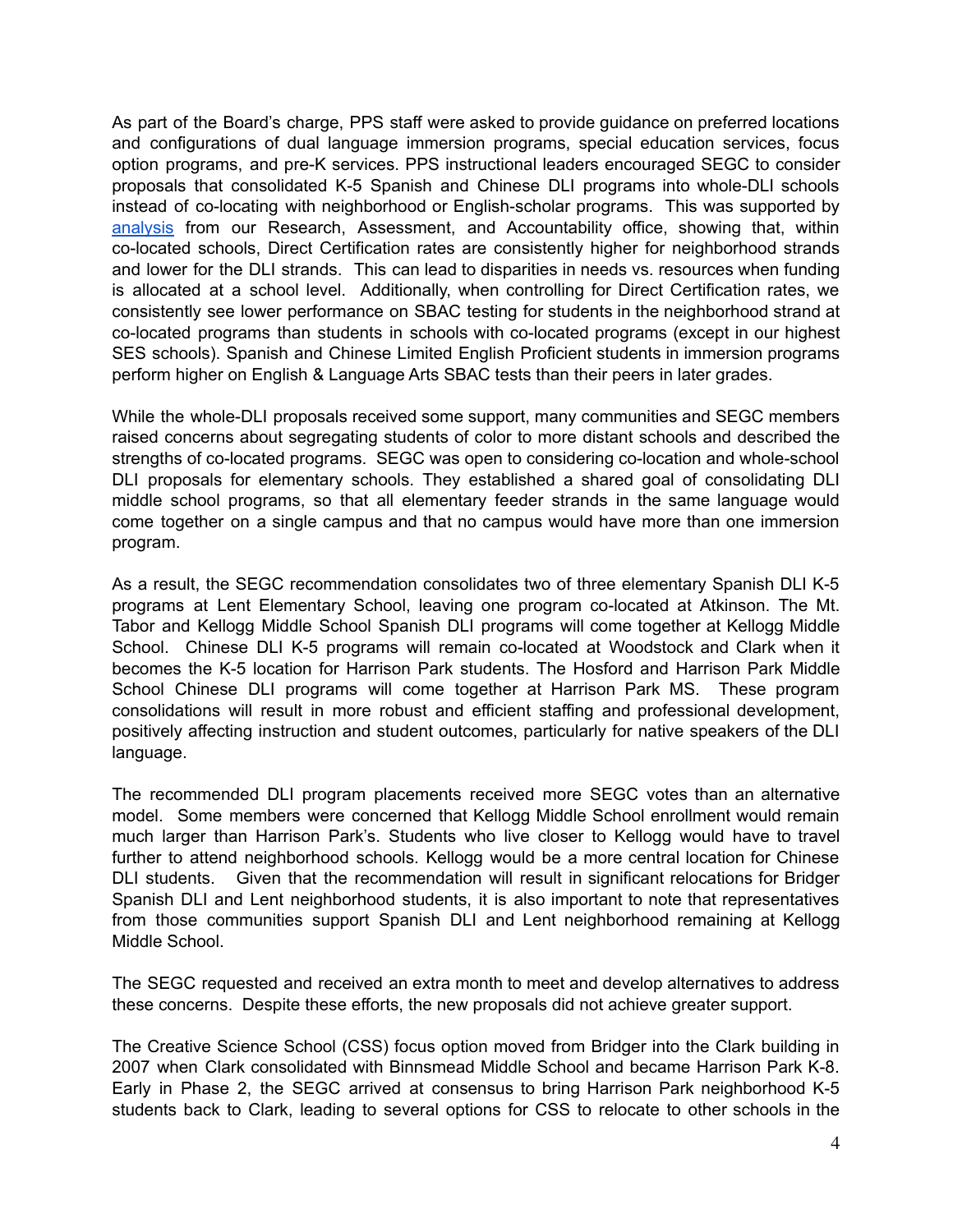region. Potential moves to Woodstock or Arleta met with strong resistance, but the Bridger neighborhood community was open to rejoining CSS. Combining current CSS and Bridger neighborhood students in 2023 is expected to fill all available space at Bridger, including the modular classrooms. However, as lottery slots are reduced, the neighborhood-based focus option program will fit into the main Bridger building with minimal need for modular classrooms.

SEGC members tentatively explored converting CSS to a K-5 structure, which would match the current Bridger structure and boost enrollment at Harrison Park MS. District leaders advised that the focus option would remain in its current configuration, so a small K-8 option remains available in outer SE. As requested in the Board's Charge, Instructional leaders advised the need for a small middle school experience in the region, which is having success with a best practice co-teaching model with general and special education teachers. Bridger neighborhood students who do not want to join the K-8 constructivist program will have guaranteed placement at Clark K-5 and Harrison Park Middle School.

#### *Feeder school and boundary line changes*

The Harrison Park Middle School attendance area will expand to include two new feeder schools: Vestal, which is currently assigned to Roseway Heights Middle School, and Atkinson, which is currently assigned to Mt. Tabor Middle School, as well as the northeast corner of the Mt. Tabor attendance area. Because Harrison Park is on the eastern edge of the PPS district boundary, there were few feasible options for increasing the size of the neighborhood, especially with Bridger joining Creative Science K-8. Both Roseway Heights and Mt. Tabor enrollment could fall below 500 students when the boundary changes are fully implemented. However, both are adjacent to K-8 schools in NE and could see additional changes in the next phase of K-8 enrollment and program balancing.

Lane Middle School has the smallest number of resident students of all the middle schools in the region. After exploring numerous combinations of boundary changes, feeder pattern adjustments, and program moves, SEGC agreed to recommend adding the Woodstock neighborhood as a feeder school and increasing the Lane boundary to include portions of Sellwood and Kellogg. The boundary changes will also help increase enrollment at Whitman and Woodmere elementary schools. Additionally, Creston will shift from Kellogg and become a feeder school to Hosford. All boundary changes and feeder pattern shifts can be seen in the school by school impact [analysis](https://drive.google.com/file/d/1t-KMrb7pfD0ZMFk_0U9c2l8dh7-EqG06/view?usp=sharing) and through the online [address](https://arcg.is/0mibmO) lookup.

SEGC members continually expressed frustration that schools just to the west were not included in Phase 2, which limited the range of boundary change possibilities. Many felt strongly that including more schools would have resulted in higher enrollment at small elementary schools and safer walk routes across numerous schools. They were also concerned that high school assignments were not addressed in the Phase 2 process.

#### *Transition Planning for Success*

The Guiding Coalition also expressed support for steps to ensure a smooth transition to the new configurations, including allowing boundary changes to be phased in over time, increased transportation to new program locations, supplemental staffing to ensure Harrison Park and small elementary schools can build programs while enrollment grows over time, and ensuring that partner programs remain available to support Black, Indigenous, and students of color.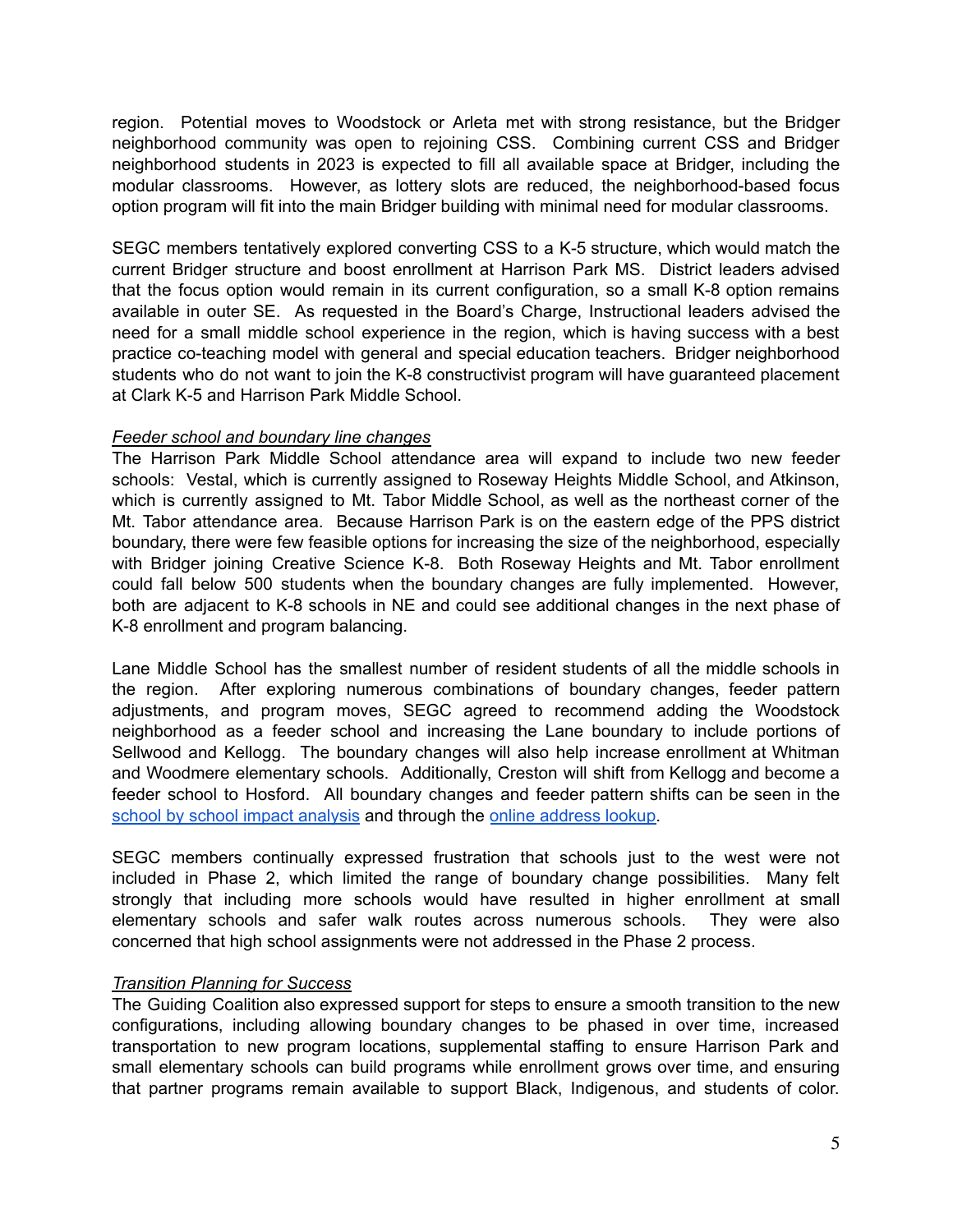Their suggestions helped inform the request for resources and implementation plans described below.

# **FISCAL IMPACT**

Balancing enrollment in SE schools could improve the efficiency of staffing allocations over time as some schools will earn more resources through increased student populations. The impact of the pandemic has lowered enrollment throughout the district, especially in the early elementary grade levels, and has not allowed for as much elementary school balancing in the SE region.

Transportation routing is being analyzed for the latest proposal and will not be complete until spring 2023 due to the implementation timeline of Phase 2. The Transportation Department is evaluating the criteria for an updated Transportation Supplemental Plan for the District, including the changes in the SE region. Staff will submit the Supplemental Plan for the Board's approval after the final proposal is approved. It is recommended by Deputy Superintendent Hertz that no PreK-8 students in the SE region would cross Interstate 205, and bus transportation would be provided to students living in these areas. An estimated two additional routes are needed for elementary and middle students due to boundary changes and new distances to school. Many of the program moves that would require transportation for underserved students already have bus routing in place and will mean a change in routing rather than new routing.

Harrison Park Middle School facility [upgrades](https://www.pps.net/cms/lib/OR01913224/Centricity/Domain/265/HarrisonPark-Facility-preparation-English.pdf) are funded through the 2020 bond program. Some changes are specific to the middle school curriculum and students, including additional science classrooms, a dance studio, and additional counseling and STEAM spaces. There will be upgrades to the front lobby area with new finishes and lighting, front entrance with landscaping, and hardscape changes. Restroom improvements will update to be ADA compliant, replace fixtures, and finishes, and convert certain restrooms to be single-user, gender-neutral. Security upgrades will include adding security cameras in corridors and other select locations, and the mechanical systems will be improved. New lockers will be installed schoolwide, an outdoor play structure constructed, and athletic improvements will include updating the main and auxiliary gyms, locker rooms, and the athletics lobby.

To facilitate the boundary and program changes over the next five years, Deputy Superintendent Hertz recommends a staffing pool of 10 licensed FTE to be equitably allocated each year to help build programs at Harrison Park and SE schools through the transition.

Additionally, to support families willing to transition to their new schools early, requests for transfer into the new boundary or program locations will receive priority for the 2022-23 school year.

# **COMMUNITY ENGAGEMENT**

A summary of Community [Engagement](https://docs.google.com/document/d/1MqCegXAEeHgLeujjTd6NVXBlHbFZOc4aB8w3CzqWHT8/edit) input throughout Phase 2 included:

**Initial Feedback: July-August 2021** One-on-one executive conversations with 335 parents/guardians who have current or soon to be middle school-aged children in and reside within the southeast portion of the Portland Public School District helped provide us with initial insight.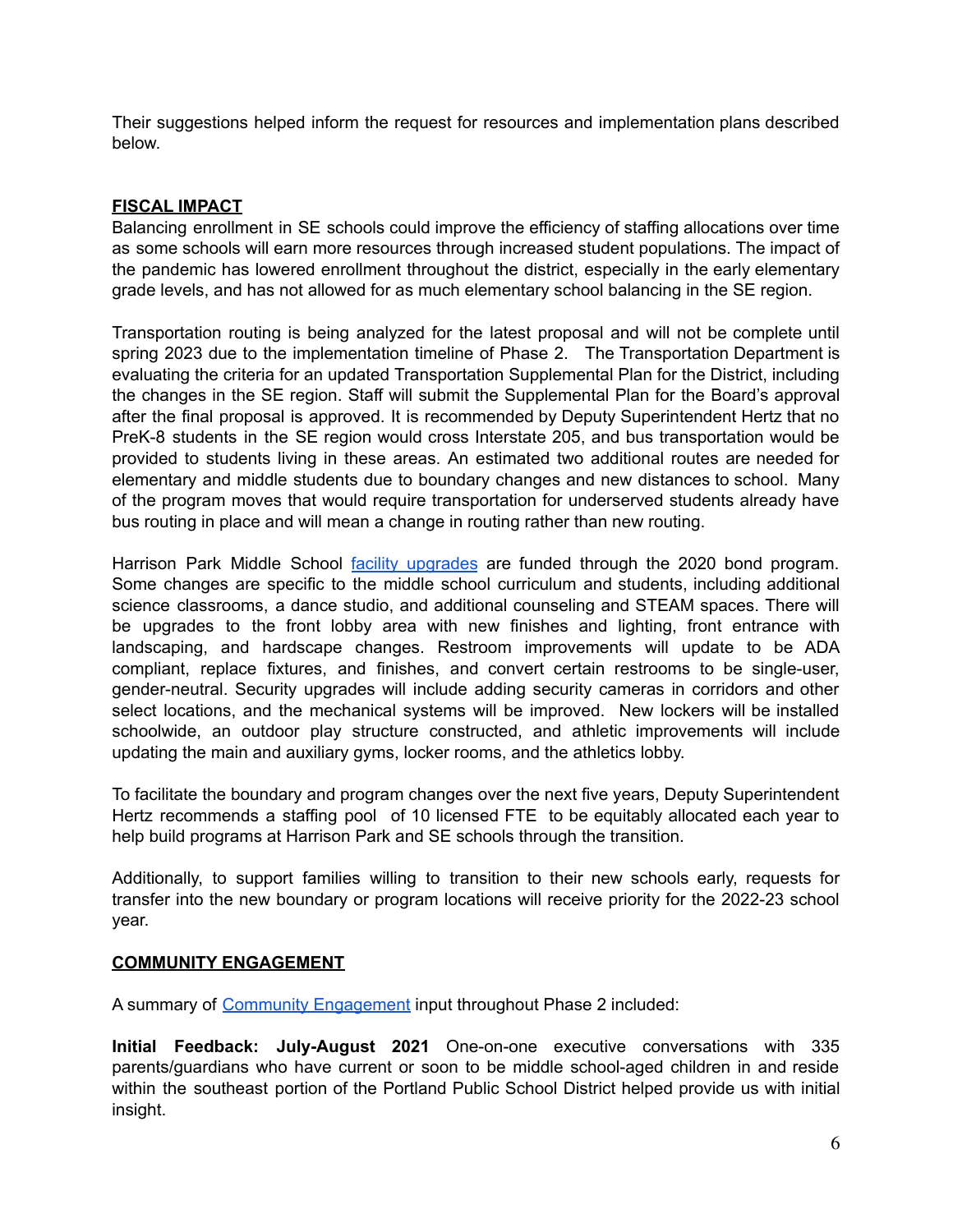**Ideas and Input: September-October 2021** To promote authentic engagement, a race-based affinity model supported hearing open thoughts and experiences from students and families in the Southeast impacted by the Phase 2 process throughout September 2021. Recognizing the impact of potential outcomes, we encouraged families from Lane, Creative Science, Harrison Park, Woodstock, and beyond to participate before early decision-making in the process.

**Action and Accountability: December 2021** Specific and targeted spaces that continue the race-based affinity model were made available for direct input on proposed scenarios, including Black, Indigenous & Students of Color, Spanish-Language, Mandarin-Language, Black, Indigenous, & People of Color, PAT, Russian-Language, Somali-Language, Vietnamese-Language, Cantonese-Language sessions. A virtual open house on December 8 was attended by 470 community members. The primary concern shared at that event was the absence of inner Southeast schools from the Phase 2 process.

**Action and Accountability: Winter 2021** the Coalition asked to hear more from Lent and other diverse communities who could see significant changes through the proposal. Direct outreach to families of color happened through phone, email and text, and students and staff from Lent and Kellogg Spanish Immersion wrote letters to the Coalition. Themes included strong support for Spanish Immersion remaining at Kellogg and concern about distance and accessibility if programs moved to new locations.

Additional written comments continued to be submitted by stakeholders across the Phase 2 region. All letters and email messages can be viewed [here](https://drive.google.com/drive/folders/1sOX5XqOWP6TCyia59cEClVkA9EfW_CDR?usp=sharing).

**Feedback on Draft Proposal: April 2022** Our Research, Assessment, and Accountability Team created an electronic survey and summarized community feedback in a SE [Proposal](https://docs.google.com/document/d/1Q--fR6TeG3-rPxe6y8aIA8XV8sYX2pzN/edit) Survey [Report](https://docs.google.com/document/d/1Q--fR6TeG3-rPxe6y8aIA8XV8sYX2pzN/edit) on April 26. The survey remains open and will be summarized a second time on May 13th and published to the Board and Community by May 20th.

Input on the recommendation continues to be sought from individual school communities experiencing the most impact from the proposal.

On April 27, staff met with about 25 parents and teachers at Lent Elementary School to hear their ideas and concerns about the proposed change to a whole-Spanish DLI school. While there is support for the immersion program growing, the Lent community asked that their community not be divided and the school be allowed to remain a co-located English and Spanish Language Immersion program. A second request was to allow current English program students to have the opportunity to remain at Lent instead of having to relocate to Marysville. They also expressed frustration and equity concerns that the Atkinson single-strand Spanish Immersion program, which serves fewer low-income students, is not having to convert to the whole-school DLI transition at this time.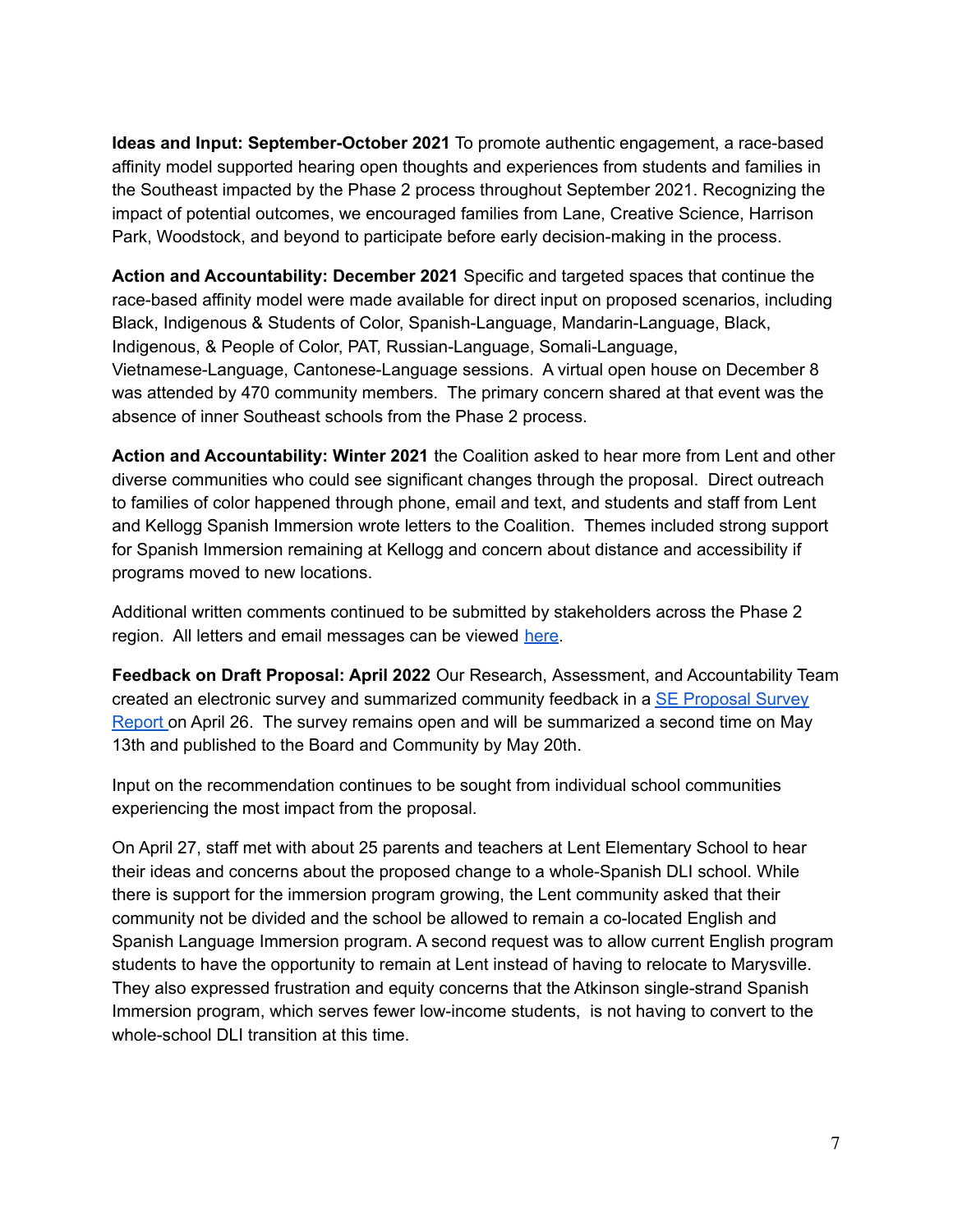A virtual/in-person meeting on April 28 was attended by about 70 Bridger Elementary School parents and teachers. Bridger families shared the frustration noted by the Lent community about Atkinson Spanish DLI remaining as-is and concerns about the distance to Lent. They also asked questions about proposed boundary changes and how the transition with CSS would work, and they presented ideas for strengthening the neighborhood program during the 2022-23 school year.

An Open House for the greater SE community will be held May 5th from 6-8 pm in the Franklin HS cafeteria. A summary of feedback from that event will be provided to the Board before May 10th.

# **TIMELINE FOR IMPLEMENTATION / EVALUATION**

Due to the lengthy process and staffing complexities, implementation of changes will begin in fall 2023. Staff recommends that boundary and feeder pattern changes follow the phase-in process described in policy 4.10.045-P. Program relocations should occur all at once, so that staff and resources associated with the programs can be consolidated and strengthened as quickly as possible. This includes Harrison Park K-5 students moving to Clark, Creative Science K-8 students moving to Bridger, Bridger Spanish DLI students moving to Lent, Mt. Tabor Spanish DLI students moving to Kellogg, and Hosford Chinese DLI students moving to Harrison Park. An option to defer moves for Lent non-DLI students moving to Marysville will be considered after bringing together school communities to prepare for the changes and considering the available facility capacity at Lent.

Implementation impacts by school, program, and year can be found [here](https://docs.google.com/document/d/10VWJ69lnV7FUrHbOzH6dAfcb4q9vSKOnp67z8DcAXRU/edit?usp=sharing).

To prepare for the changes, school leaders will begin informally bringing together communities as soon as Fall 2022. Families who apply for transfer to their new schools will receive priority for the coming school year. Central departments, including transportation, early education, dual language immersion, special education, human resources, facilities, school modernizations, enrollment and transfer, middle school redesign, and community partnerships, will support school leaders in assuring a smooth transition in fall 2023. In particular, Harrison Park Middle School will receive facility upgrades. Harrison Park and Lane will be pilot schools for the Middle School Redesign initiation. Lent is slated to add a Spanish DLI Pre-Kindergarten program in fall 2022. Additionally, transportation routes will be added to support Chinese DLI students assigned to Harrison Park, Spanish DLI students assigned to Lent, and non-DLI students from the Lent neighborhood assigned to Marysville.

Evaluation of middle school success will be part of the Middle School Redesign. DLI and focus option program evaluations may be conducted in the future.

#### **BOARD OPTIONS WITH ANALYSIS**

The Board has the option to accelerate boundary changes by assigning additional grade levels to the new schools in the first years of the change. Accelerating boundary changes would help increase enrollment at small schools like Whitman and Lane. However, given the disruptions and socio-emotional impact of the pandemic over the past three school years, staff supports the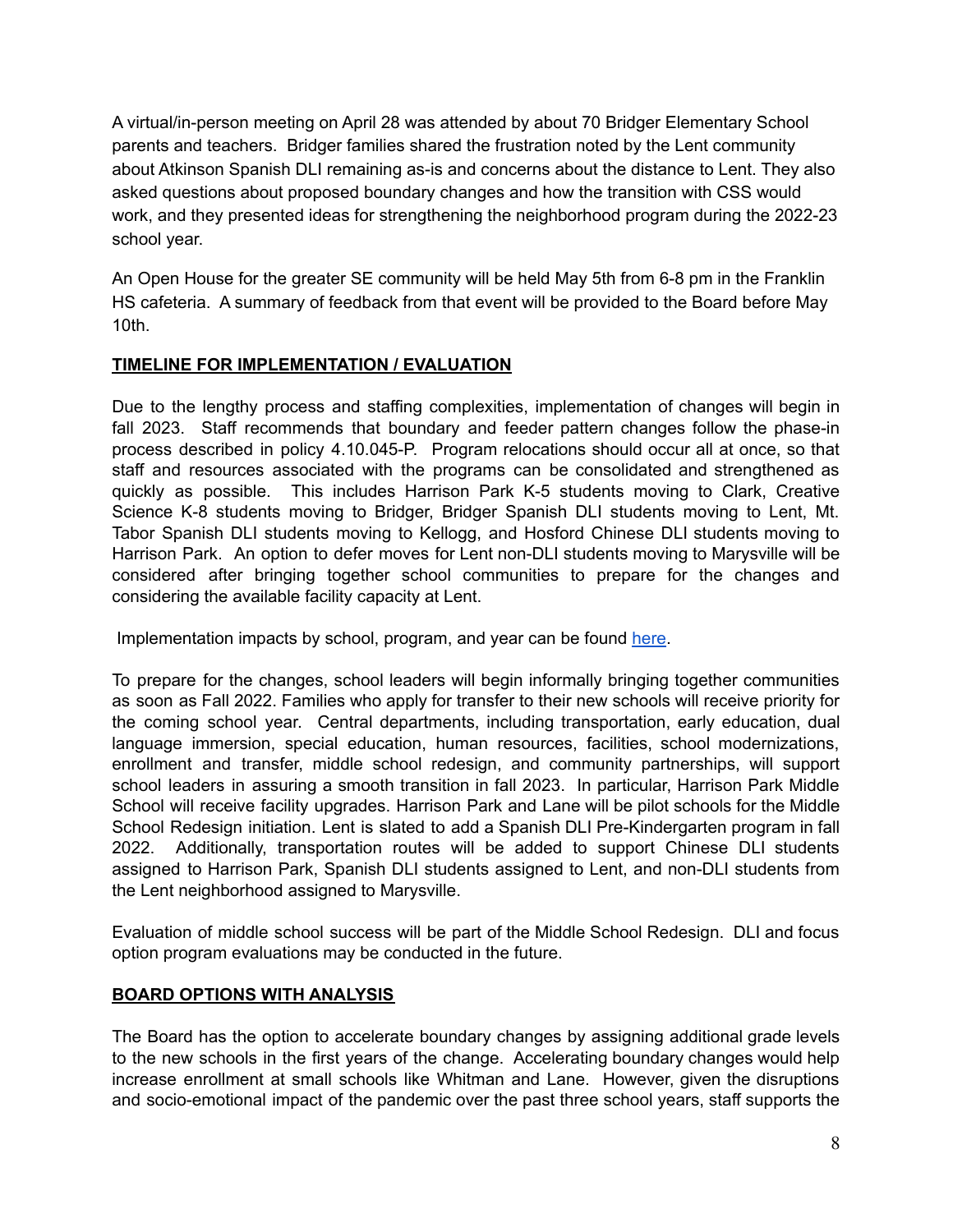standard, a slower rate of implementation so as many students as possible can avoid additional school transitions.

PPS instructional leaders recommend that program changes be implemented all at once to create cohesive staff and student communities as quickly as possible and avoid the ongoing instability of having to add or reduce staff across multiple school years. The board can direct a phase-in approach, which could be preferred by current 6th graders in Hosford Chinese DLI and Mt. Tabor Spanish DLI who would be able to finish at their current middle schools.

Additionally, the Board has the option to designate a specific plan to phase out the Lent English program. Deputy Superintendent Hertz recommends that the pace of transition be determined by school leaders after bringing together school communities to prepare for the changes and considering the available facility capacity at Lent.

#### **CONNECTION TO BOARD GOALS**

The Board's charge for the SE Enrollment and Program Balancing process is to support equitable access to programs and services and to improve the middle school experience, particularly at Harrison Park and Lane middle schools. The charge for the SE process includes a focus on sufficient enrollment to offer full programming for some of our most vulnerable students. The intent is to create robust and stable enrollment to support the implementation of academic strategies and create conditions in our physical spaces that enable student success.

#### **STAFF RECOMMENDATION**

Deputy Superintendent Hertz recommends accepting the SEGC recommendation for enrollment and program balancing proposal F-3 amended with modifications below:

| <b>Original SEGC Recommendation:</b>                                                                                                                                                                                                                                                                                                                                                                                                                                                                                                                                         | <b>Deputy Superintendent Recommendation:</b>                                                                                                                                                                                                                                            |
|------------------------------------------------------------------------------------------------------------------------------------------------------------------------------------------------------------------------------------------------------------------------------------------------------------------------------------------------------------------------------------------------------------------------------------------------------------------------------------------------------------------------------------------------------------------------------|-----------------------------------------------------------------------------------------------------------------------------------------------------------------------------------------------------------------------------------------------------------------------------------------|
| Create a board mandate that would ensure<br>equitable staffing and programming for all<br>middle schools not meeting enrollment<br>targets. Due to the unpredictability of the<br>phase-in process, opt outs, and the legacy<br>policy some middle schools are at risk of<br>falling below 500 students (the district's<br>minimum enrollment target), especially in the<br>initial years of implementation. For example,<br>the Board could add funding equivalent to 1<br>FTE to every school with enrollment under<br>the district's minimum target (both K-5 and<br>MS). | To facilitate the boundary and program<br>changes over the next five years, Deputy<br>Superintendent Hertz recommends a staffing<br>pool of 10 licensed FTE to be equitably<br>allocated each year to help build programs at<br>Harrison Park and SE schools through the<br>transition. |
| Require PPS to complete the planned<br>Harrison Park facilities improvements before<br>opening in 2023.                                                                                                                                                                                                                                                                                                                                                                                                                                                                      | The Office of School Modernization and<br>Facilities staff will oversee the identified<br><b>Facility Upgrades to be constructed beginning</b>                                                                                                                                          |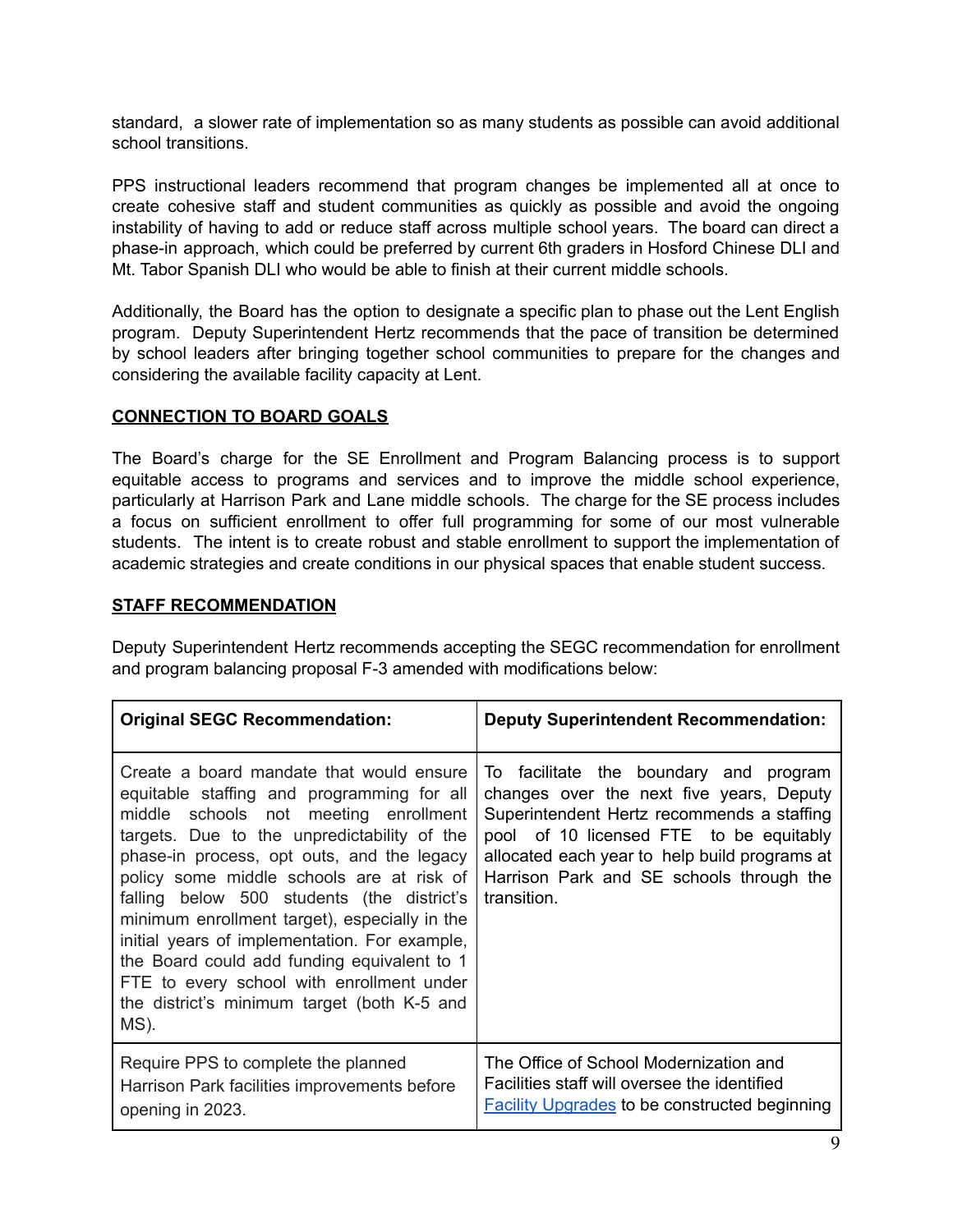|                                                                                                                                                                                                                                                                                                                                                                                                 | in Summer 2022, continuing in Summer 2023<br>for the Fall 2023 opening of Harrison Park<br>Middle School.                                                                                                                                                                                                                                                                                                                                                                                                                                                                                                                              |
|-------------------------------------------------------------------------------------------------------------------------------------------------------------------------------------------------------------------------------------------------------------------------------------------------------------------------------------------------------------------------------------------------|----------------------------------------------------------------------------------------------------------------------------------------------------------------------------------------------------------------------------------------------------------------------------------------------------------------------------------------------------------------------------------------------------------------------------------------------------------------------------------------------------------------------------------------------------------------------------------------------------------------------------------------|
| To the greatest degree possible, maintain the<br>current legacy policy for boundary changes to<br>ease the burden on students and families.                                                                                                                                                                                                                                                     | Follow Policy 4.10.045-P:<br>1. Students living in the neighborhood<br>approved for a boundary change may remain<br>at their current school through the highest<br>grade.<br>2. Younger siblings living in a neighborhood<br>approved for a boundary change have a<br>guarantee through the transfer process to<br>attend the former neighborhood school if an<br>older brother or sister currently attends and<br>will be attending the former neighborhood<br>school the following school year.<br>3. Transfer students attending a school<br>subject to a boundary change may remain at<br>their current school through the highest |
| Prior to finalizing boundary changes, consider<br>targeted changes that include some Inner<br>Southeast schools to balance enrollment<br>more effectively. For example, allowing<br>adjustments to Grout, Abernethy, Llewellyn,<br>and Duniway ES could ease their<br>overcrowding and provide healthier<br>enrollments at Creston, Atkinson, Woodstock<br>neighborhood, Whitman, and Woodmere. | grade.<br>No changes will be made to schools not<br>included in the SE Guiding Coalition process.                                                                                                                                                                                                                                                                                                                                                                                                                                                                                                                                      |
| In keeping with the goals of centering BIPOC<br>students, PPS should be required to create<br>and implement transportation plans designed<br>to help students attending in their current<br>neighborhood to continue to access the<br>programs in their new locations.                                                                                                                          | Transportation will be provided to families<br>over 1 mile from an elementary school and<br>over 1.5 miles from a middle school.<br>Transportation leaders will submit to the<br>Board a supplemental transportation plan to<br>address safety concerns within the SE region<br>to be implemented in Fall 2023.<br>No students in the SE region will cross<br>Interstate 205, and bus transportation will be<br>provided to students living in these areas.                                                                                                                                                                            |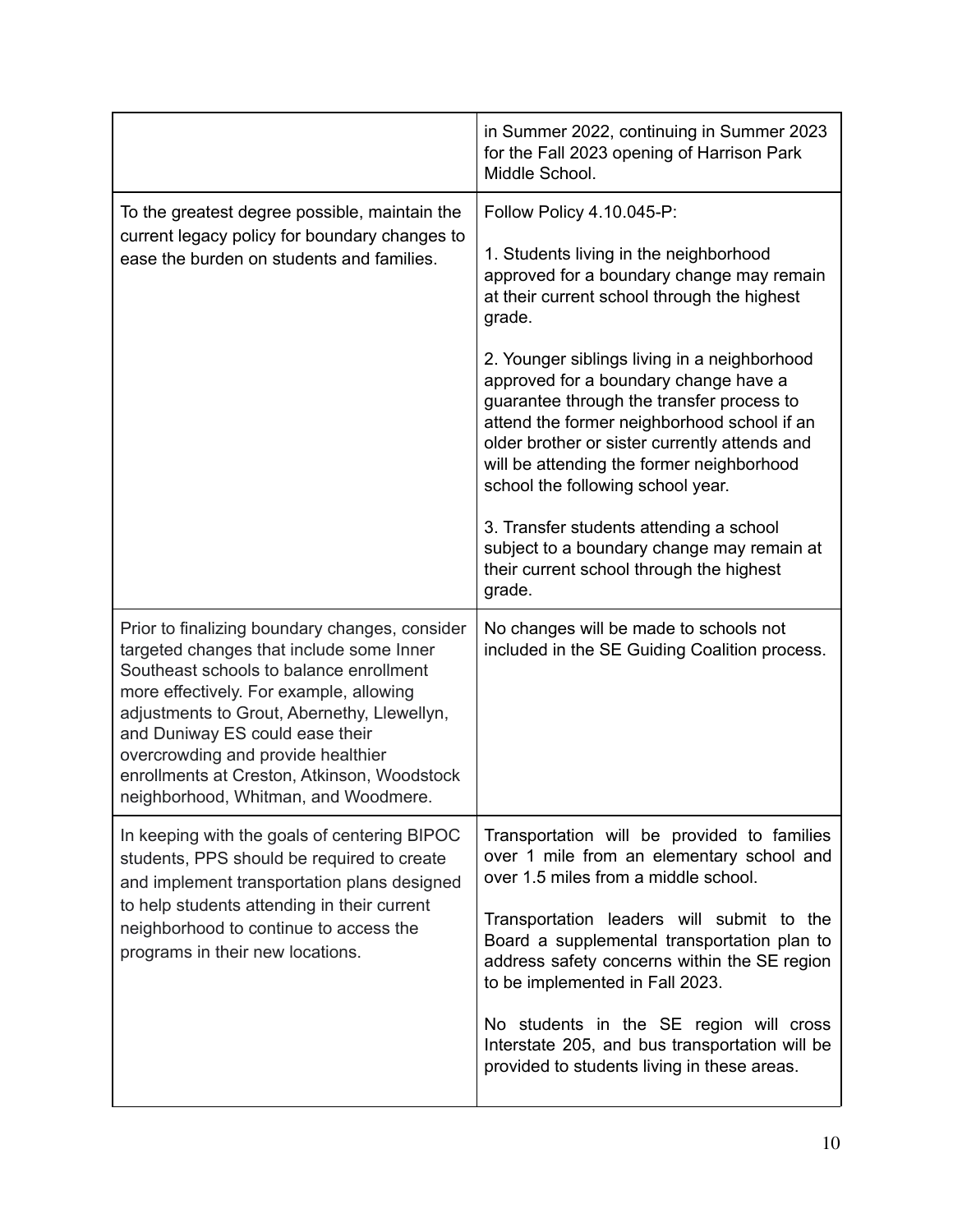|                                                                                                                                                                                                                                                                                                                                                                                                                                                              | Provide transportation for the Harrison Park<br>Middle School Chinese Immersion program to<br>support students from the Woodstock DLI<br>program.<br>Continue to provide transportation<br>to.<br>neighboring communities for Lent Spanish<br>DLI, adding students residing in the Bridger<br>attendance area.                                                                                                                                                                                                                                                                                                                                                                                                 |
|--------------------------------------------------------------------------------------------------------------------------------------------------------------------------------------------------------------------------------------------------------------------------------------------------------------------------------------------------------------------------------------------------------------------------------------------------------------|----------------------------------------------------------------------------------------------------------------------------------------------------------------------------------------------------------------------------------------------------------------------------------------------------------------------------------------------------------------------------------------------------------------------------------------------------------------------------------------------------------------------------------------------------------------------------------------------------------------------------------------------------------------------------------------------------------------|
| PPS should work with the Spanish DLI<br>communities from Bridger and Lent to clarify<br>how the transition of Lent to a whole-school<br>Spanish DLI school will be phased in,<br>address transportation and other necessary<br>supports and to build community among the<br>programs that will be merging. Clear, strong<br>and well-planned resources should be<br>provided to neighborhood students who will<br>be leaving Lent ES to neighboring schools. | Program relocations should occur all at once,<br>so that staff and resources associated with<br>the programs can be consolidated and<br>strengthened as quickly as possible. This<br>includes Harrison Park K-5 students moving<br>to Clark, Creative Science K-8 students<br>moving to Bridger, Bridger Spanish DLI<br>students moving to Lent, Mt. Tabor Spanish<br>DLI students moving to Kellogg, and Hosford<br>Chinese DLI students moving to Harrison<br>Park. An option to defer moves for Lent<br>non-DLI students moving to Marysville will be<br>considered after bringing together school<br>communities to prepare for the changes and<br>considering the available facility capacity at<br>Lent. |

*As a member of the PPS Executive Leadership Team, I have reviewed this staff report.*

*\_\_\_CH\_\_\_\_\_\_ (Initials)*

**ATTACHMENTS** 

- A. SEGC 21-22 [baseline](https://docs.google.com/spreadsheets/d/1Zc0TVBx5NnLEezWbH9jof7LOIBJADzDt/edit?usp=sharing&ouid=115246596219243476626&rtpof=true&sd=true) data
- B. Racial Equity Impact [Measures](https://drive.google.com/file/d/1vRr-Bj-KuILx7mFSqJHnCQ3rxO76Nkwu/view?usp=sharing)
- C. Analysis of [Co-Located](https://docs.google.com/presentation/d/1bezrHk7UkPsXlsV-r-ezcQCdUV62sRvI/edit#slide=id.p2) Chinese and Spanish DLI Programs
- D. Harrison Park Facility [Upgrades](https://www.pps.net/cms/lib/OR01913224/Centricity/Domain/265/HarrisonPark-Facility-preparation-English.pdf)
- E. Community [Engagement](https://docs.google.com/document/d/1MqCegXAEeHgLeujjTd6NVXBlHbFZOc4aB8w3CzqWHT8/edit) Summary
- F. [School-by-School](https://drive.google.com/file/d/1t-KMrb7pfD0ZMFk_0U9c2l8dh7-EqG06/view?usp=sharing) Impact Analysis
- G. Proposal Map series: [Overview](https://drive.google.com/file/d/1655zTtk79eFjyXQYi7DMHn6mZvTZsxK4/view?usp=sharing) map, [Elementary](https://drive.google.com/file/d/1Ao9ke1F5_ocXktuCQRx5usHx_JUiFKki/view?usp=sharing) boundary changes, [Middle](https://drive.google.com/file/d/1Un-j9lof0KRHGjPNmKCIyVekxCXeRFu9/view?usp=sharing) school [boundary](https://drive.google.com/file/d/1Un-j9lof0KRHGjPNmKCIyVekxCXeRFu9/view?usp=sharing) changes
- H. SEGC Phase 2 Final [Report](https://docs.google.com/document/d/1MT-GuSr-0vFroMhtm9J42sBAtQtSLq31Bq4PXgIuIJk/edit#)
- I. SEGC [Supplement](https://docs.google.com/document/d/1Q3R7gUdHrym3RtWI8Vay_qcilN0zGZzWHfIpUrdZ24k/edit) (Inner SE School Exclusion)
- J. Racial Equity Impact [Analysis](https://docs.google.com/presentation/d/1YSSero6_SdMU_JaW35dhB5QMSHZCFsAmxh_s5kMCfHI/edit#slide=id.g11db8b3ccd0_0_364) 4/5/22
- K. SE [Proposal](https://docs.google.com/document/d/1Q--fR6TeG3-rPxe6y8aIA8XV8sYX2pzN/edit) Survey Report